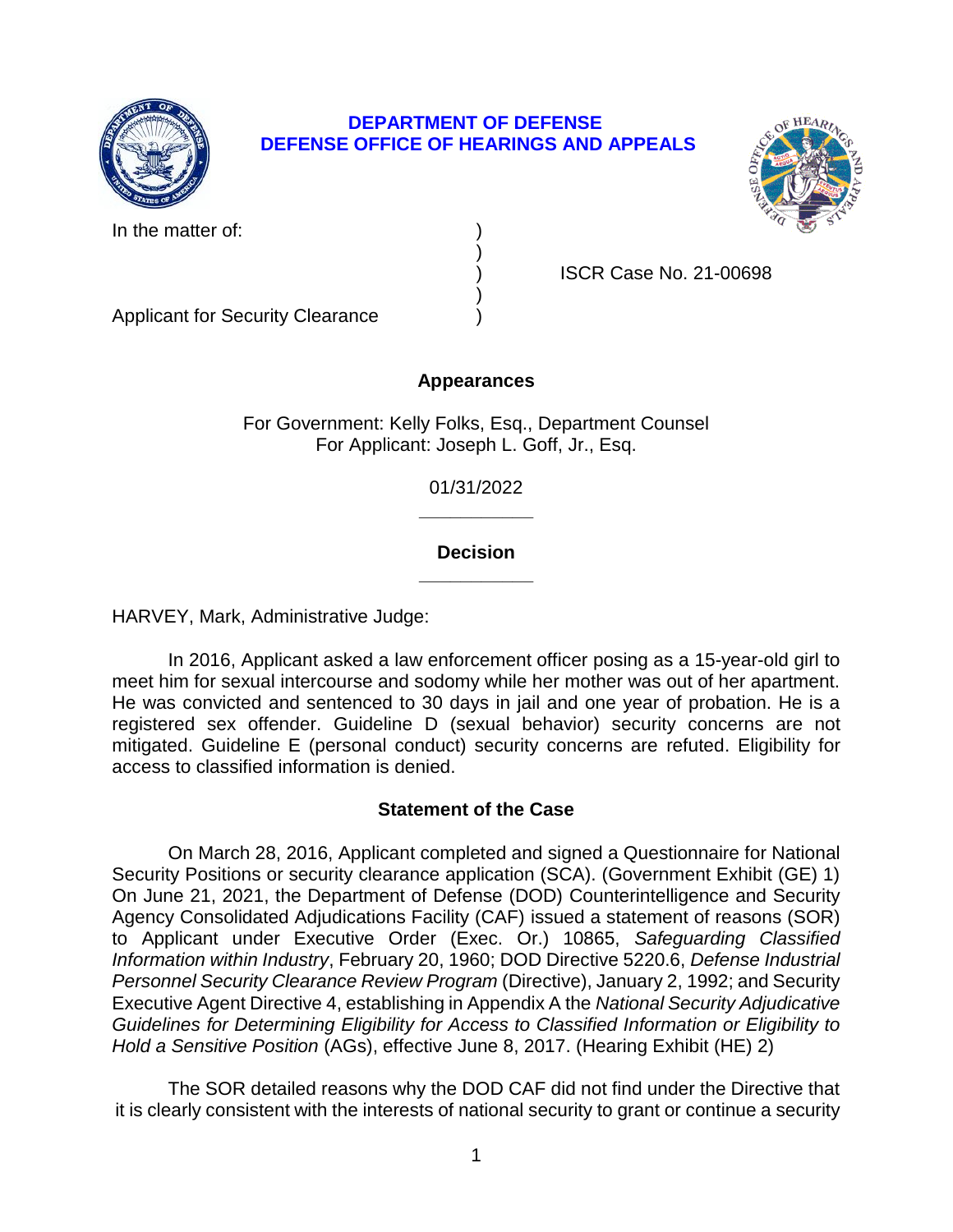clearance for Applicant and recommended referral to an administrative judge to determine whether a clearance should be granted, continued, denied, or revoked. Specifically, the SOR set forth security concerns arising under Guidelines D and E. (HE 2) Applicant provided an undated response to the SOR. (HE 3) On October 14, 2021, Department Counsel was ready to proceed.

 On October 29, 2021, the case was assigned to me. On November 10, 2021, the Defense Office of Hearings and Appeals (DOHA) issued a notice of hearing, setting the hearing for December 7, 2021. (HE 1) The hearing was held as scheduled.

 exhibits; there were no objections; and all proffered exhibits were offered into evidence. (Transcript (Tr.) 13-17; GE 4; AE A-AE L) On December 16, 2021, DOHA received a transcript of the hearing. After the hearing, Applicant provided three additional exhibits. (AE M-AE O) There were no objections, and the three exhibits were admitted into the At hearing, Department Counsel offered four exhibits; Applicant offered 12 record. (AE M-AE O) The record closed on December 24, 2021. (Tr. 63, 131)

Some details were excluded to protect Applicant's right to privacy. Specific information is available in the cited exhibits and transcript.

## **Findings of Fact**

In Applicant's SOR response, he denied the SOR allegations. (HE 3) He did not explain why he denied the SOR allegations.

 contractor since January 2019. (Tr. 20, 25, 80; GE 1) In 2008, he graduated from high school. (Tr. 22) In high school, he was in honors academics and participated in track and cross country. (Tr. 22) He graduated from a university with a bachelor's degree in mechanical engineering and a minor in mathematics. (Tr. 23, 81) In 2016, he received a master's degree in mechanical engineering with a concentration in design and manufacturing. (Tr. 23) In 2020, he received a master's degree in business administration (MBA). (Tr. 23) In June 2016, he married, and he does not have any children. (Tr. 23, 81) He has never served in the military. (Tr. 81) He has held a security clearance since 2010. Applicant is a 33-year-old project engineer, who has worked for a defense (Tr. 24, 82) There is no evidence of any security violations.

#### **Sexual Behavior and Personal Conduct**

 The history of Applicant's sexual development is detailed in his polygraph interview. (AE L) Prior to September 2016, there is no evidence of illegal sexual conduct with minors. (*Id*.) His polygraph result was no deception indicated for questions pertaining to sexual abuse of minors and viewing child pornography, aside from the offense in September 2016. (*Id*.)

 In 2016, a large defense contractor employed Applicant. In June 2016, Applicant and his spouse moved to the East Coast. (Tr. 28-30) Shortly after he married, his employer moved him to the West Coast for three months, and he was unable to visit his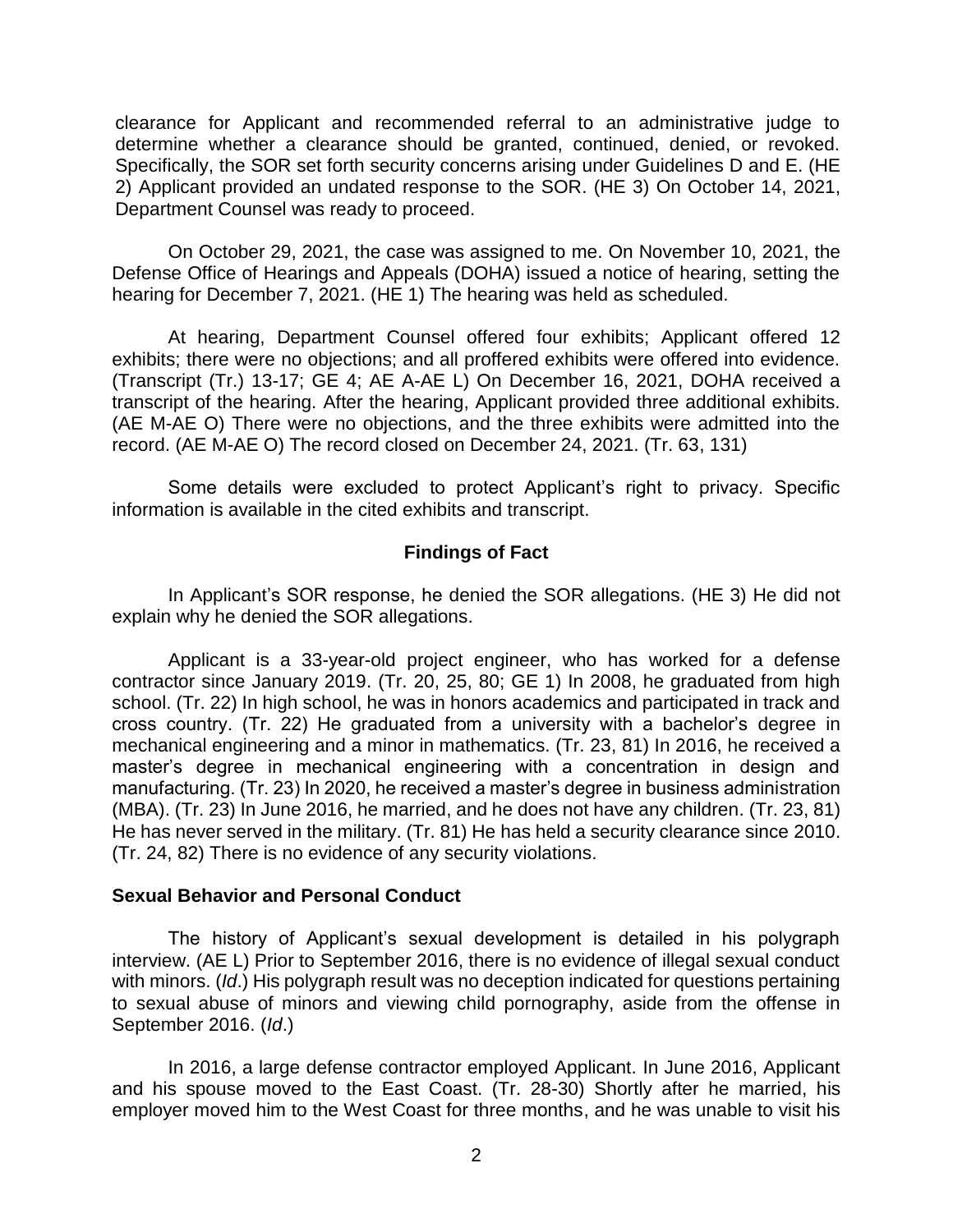spouse, who remained on the East Coast, except for a brief visit in July 2016. (Tr. 29-31, 83) Applicant was unable to make friends near his work location on the West Coast, and he became lonely and depressed. (Tr. 32-33, 75, 84) He tried to meet others; however, his overtures were repeatedly rejected. (Tr. 35)

In September 2016, Applicant had been married for three months. (Tr. 78) He said he wanted to meet someone he could socialize with, but not to date. (Tr. 87) He went to several websites on the Internet. (Tr. 87-88) He clicked a category on the Internet called "Wet and Lonely" or words to that effect. (Tr. 86, 88) An advertisement suggested that a female wanted to meet someone to watch Netflix with her; however, the advertisement included the "context of wanting to be taken care of sexually." (Tr. 89) He responded to the advertisement indicating "I'll be glad to take care of you or something like that." (Tr. 89) He communicated with V on the Internet, who seemed lonely and abandoned. (Tr. 36, 45) He said his intent was for a platonic relationship, and he pursued the contact because he was lonely and bored. (Tr. 89) He repeatedly denied that he intended to have sex with V. (Tr. 123-125) He acknowledged that a fair interpretation of his response to V was that he offered to satisfy her sexually. (Tr. 90)

V said her mother was going to be out of town, and she wanted him to stay over at her residence. (Tr. 39, 115) V said she was almost 16 years old. (Tr. 38, 90) He convinced himself that V was joking about her age being only 15. (Tr. 90) She asked for marijuana; however, Applicant "shrugged it off." (Tr. 115) Applicant said he was not aware at the time he communicated with V that his conduct was criminal or "legally bad." (Tr. 91) He "shrugged off" the possibility that V was a minor, and did not think about how he might be hurting a minor. (Tr. 92) He denied that he intended to have sex with V. (Tr. 92) He said that he might not even meet with her. (Tr. 115) He said he just wanted to go for a drive. (Tr. 116) He told the detectives who interviewed him after his arrest that a fair interpretation of V would be that he wanted to have sex with her; however, he claimed he planned to sit in his car and think about it, and then "he would have changed his mind and left but 'didn't get the chance'" to leave without having sex with V. (AE O at 24)

 I requested that Applicant provide the police report or court records pertaining to the allegation in light of his statements about his lack of intent to engage in sexual activity with V. After the hearing, he provided the police report. The police report said that Applicant wrote in emails or texts several comments to V of a sexual nature, for example, he said that he "wanted V's wet p\_\_\_\_y tightly around [his] throbbing c\_\_;" and he "wanted to eat her p\_\_\_\_y to make her wet for him;" and in response to her comment about being 15, he said that he liked "younger girls." (AE O at 9, 12, 21, 30, 52, 54-55) He responded to V stating she was 15, that her age was not a problem for him. (AE O at 9, 12, 21, 30, 52)

 V was actually a law enforcement officer who was acting as a 15-year-old girl. She suggested that Applicant engage in oral sex with her. (Tr. 114) Applicant agreed to meet V for sex prior to driving to her apartment. He had been drinking four to six beers over about five hours, and he considered himself to be "definitely buzzed," and he had been taking his medication for ADHD. (Tr. 94-97) However, he said he did not drive while intoxicated or impaired when he went to see V. (Tr. 97-98)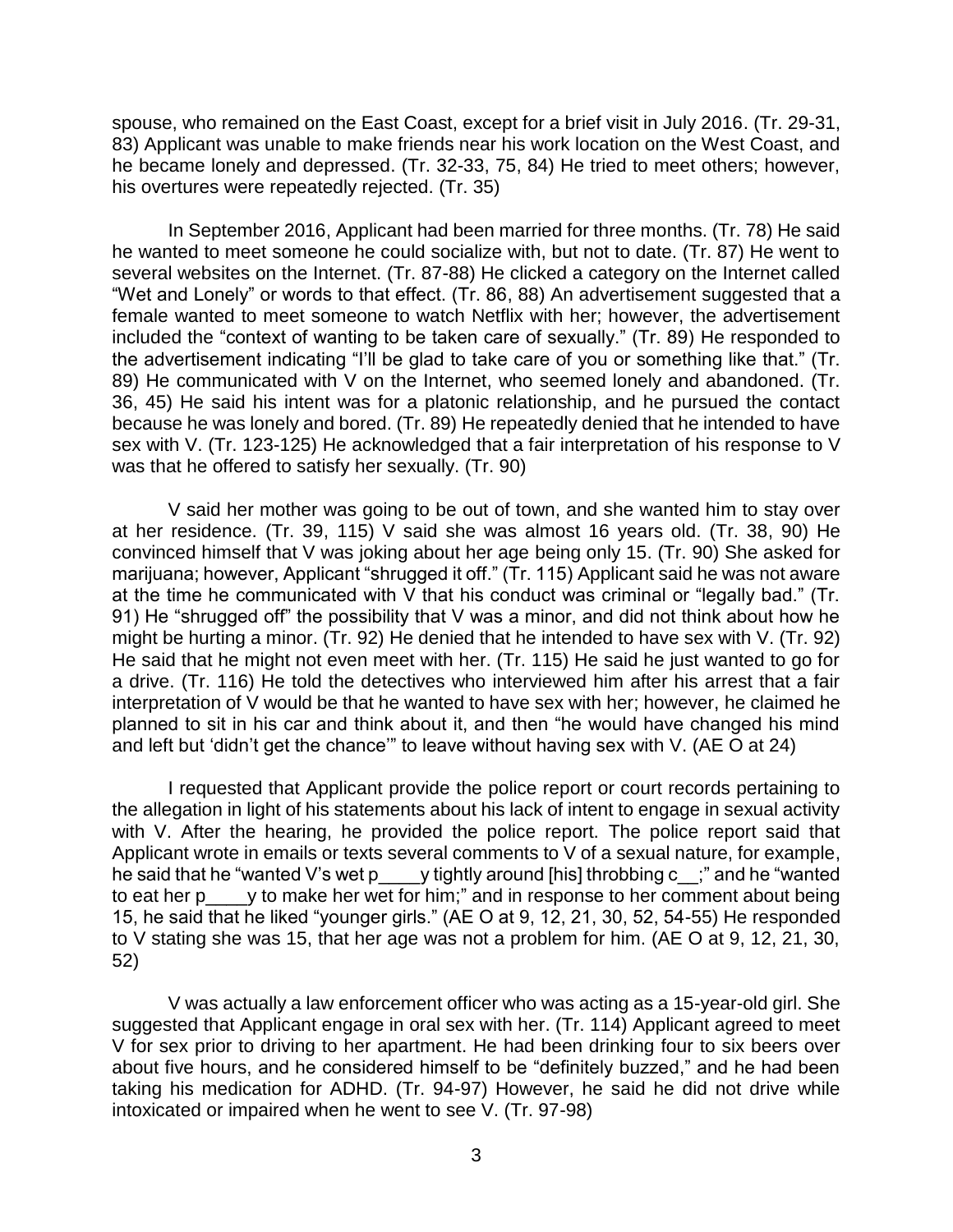Applicant drove about 30 minutes to the location where he was supposed to meet V. (Tr. 98) He had a condom in his wallet before he got into the car, and he took the condom out of his wallet. (Tr. 117) He did not bring any condoms, alcohol, or marijuana for his meeting with V. (Tr. 116-117) He parked in a parking lot near V's building, and the police arrested him for Communication with a Minor for Immoral Purposes via Electronic Communications, a felony. (Tr. 40, 98) His father-in-law provided his bail. (Tr. 47) He informed his boss of his arrest the morning after he was released from jail. (Tr. 47) As a condition of release pending disposition of the charge, Applicant agreed not to use the Internet, and his employer placed him on a leave of absence. (Tr. 27)

In October 2018, Applicant pleaded guilty to Communication with a Minor for Immoral Purposes via Electronic Communications, and he was sentenced to 30 days in jail, a year of probation, an \$800 fine and court costs, and to register as a sexual offender. (Tr. 53-55) Applicant denied that his purpose was to engage in sexual activity with V. (Tr. 41) He was unclear about the "immoral purpose" involved in his offense.

SOR ¶ 1.b alleged that Applicant violated the rules for sex-offender registration when he resided within 1,000 feet of a school. Violation of this rule is a Class D felony. *See* state M Rev. Stat. § 566.1407.

In 2017, Applicant and his spouse purchased a house (H). (Tr. 56, 101-102) When he attempted to register as a sex offender in 2018, his registration was rejected because the address he provided for H was within 1,000 feet of a school. (Tr. 57) He attempted to lease several apartments; however, the state's computer rejected his applications to register as a sex offender because of their proximity to schools. (Tr. 57) Eventually, he found an apartment he could lease that met the school-distance criteria, and he was able to complete his registration as a sex offender. (Tr. 58-59, 100) His spouse lives at H, and Applicant spends about half of his time at H. (Tr. 69, 103) He keeps his valuable items at H. (Tr. 103) He uses the mailing address of H. (Tr. 69-70) He keeps his clothing at his apartment and at H. (Tr. 103) He considered the apartments he leased to be his residences. (Tr. 70-72) He is aware that the legal standard for residence for sex-offender registration in his state is the location where he sleeps. (Tr. 104) He slept in H on the following occasions: when his spouse had a medical emergency; when the heat was not working in his apartment; and on a couple of other occasions with the permission of his probation officer. (Tr. 104-107) He contacts his former probation officer if he has questions about what he is permitted to do under the state's sex-offender registration restrictions. (Tr. 105-106)

In 2017, Applicant attended church-sponsored therapy and counseling. (Tr. 62, 110) During his post-trial probation, Applicant attended weekly sex-offender treatment sessions (Tr. 60-62; AE E and AE F) In April 2019, he successfully completed his probation and paid all fines and court costs. (Tr. 66-67; AE G; AE H) After completion of one year of probation, he continued to attend therapy and counseling sessions even though he was not legally required to continue with therapy and counseling. (Tr. 65-66; AE E) His counselor said, he "is currently at no/low risk to reoffend. It is this writer's opinion that [Applicant] is making the necessary changes to live a good and productive life." (AE E) On January 18, 2021, his counselor wrote that he "successfully completed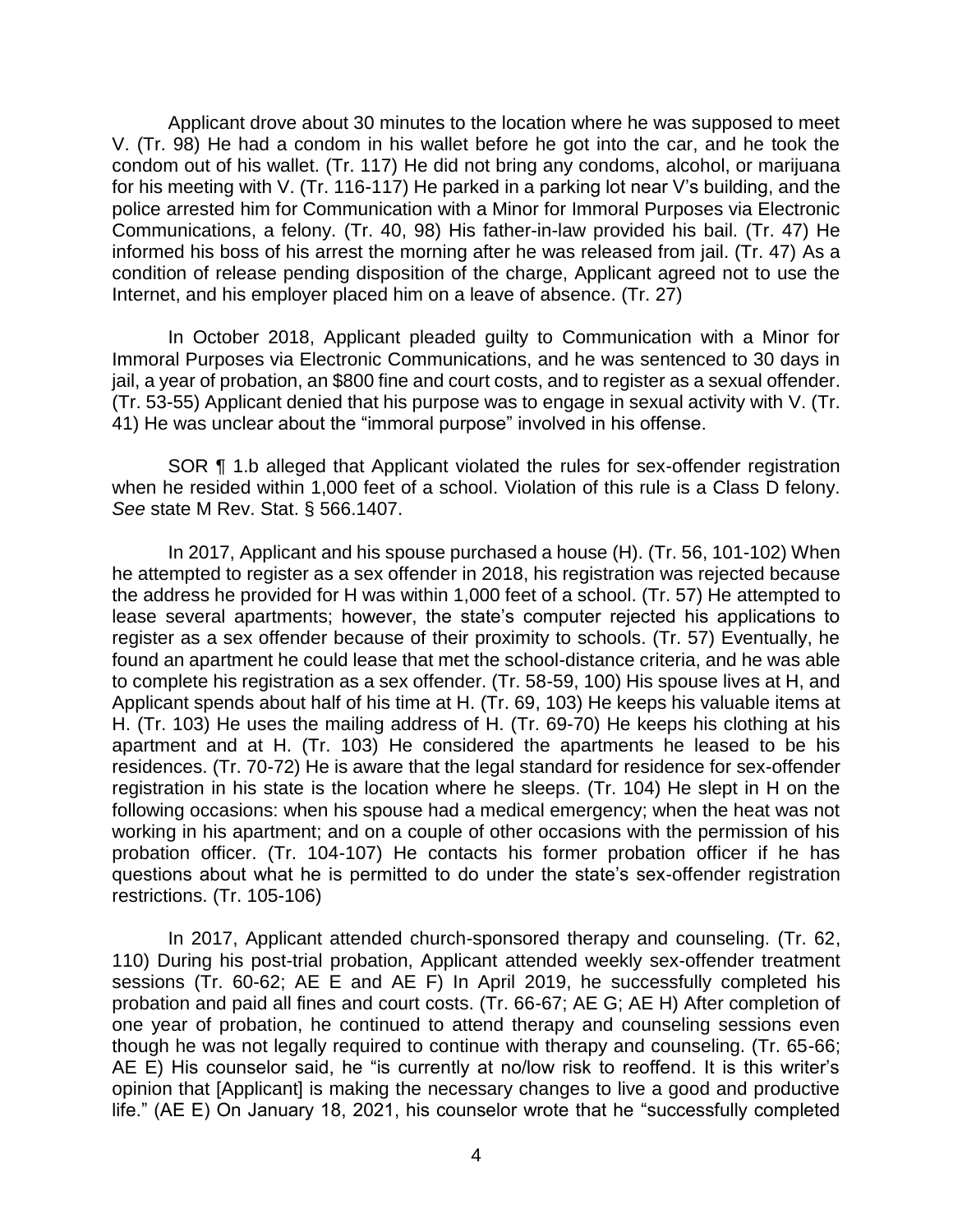the treatment requirement of his psychotherapy." (AE F) Applicant's family, including his spouse and in-laws, have been very supportive of Applicant's rehabilitation. (Tr. 59-60, 67-68, 77) His spouse was approved to be his supervisor when he is around minors, for example, when he attended a major league baseball game. (Tr. 68-69)

 Applicant disclosed his conviction and why he left his previous employment to his current employer and his facility security officer. (Tr. 73-74) Aside from the offense in September 2016, Applicant has not communicated with any minors about sex. (Tr. 50) He did not engage in sexual behavior with minors after September 2016 because it would never viewed any child pornography. (Tr. 52) In January 2021, he was diagnosed with, and he has been receiving treatment for, depression and anxiety. (Tr. 84-85) He regrets his bad decision that resulted in his conviction. (Tr. 44) His marriage is important to him. (Tr. 44) He has learned to communicate better with his spouse. (Tr. 50, 76) He has learned coping mechanisms to address his feelings when he is lonely. (Tr. 75) He is more upset his wife; he lacks sexual interest in minors; and it is unlawful. (Tr. 50-51) He has religious now. (Tr. 44)

### **Character Evidence**

 Applicant is dedicated to self-improvement, and he loves his employment and in several volunteer activities in his community. (AE D) He held multiple leadership roles related to his employment and national defense. (*Id*.) He received excellent performance evaluations, and he made important contributions to his employer. (AE I; AE J) He received an award from his university for his success during the 10 years after he graduated from the university. (AE K) wants to contribute to his country through his employment. (Tr. 126-127) He participated

#### **Policies**

 The U.S. Supreme Court has recognized the substantial discretion of the Executive Branch in regulating access to information pertaining to national security emphasizing, "no one has a 'right' to a security clearance." *Department of the Navy v. Egan*, 484 U.S. 518, 528 (1988). As Commander in Chief, the President has the authority to control access to information bearing on national security and to determine whether an individual is sufficiently trustworthy to have access to such information." *Id*. at 527. The President has authorized the Secretary of Defense or his designee to grant applicant's eligibility for access to classified information "only upon a finding that it is clearly consistent with the national interest to do so." Exec. Or. 10865.

 Eligibility for a security clearance is predicated upon the applicant meeting the criteria contained in the adjudicative guidelines. These guidelines are not inflexible rules of law. Instead, recognizing the complexities of human behavior, these guidelines are applied in conjunction with an evaluation of the whole person. An administrative judge's overarching adjudicative goal is a fair, impartial, and commonsense decision. An administrative judge must consider all available, reliable information about the person, past and present, favorable and unfavorable.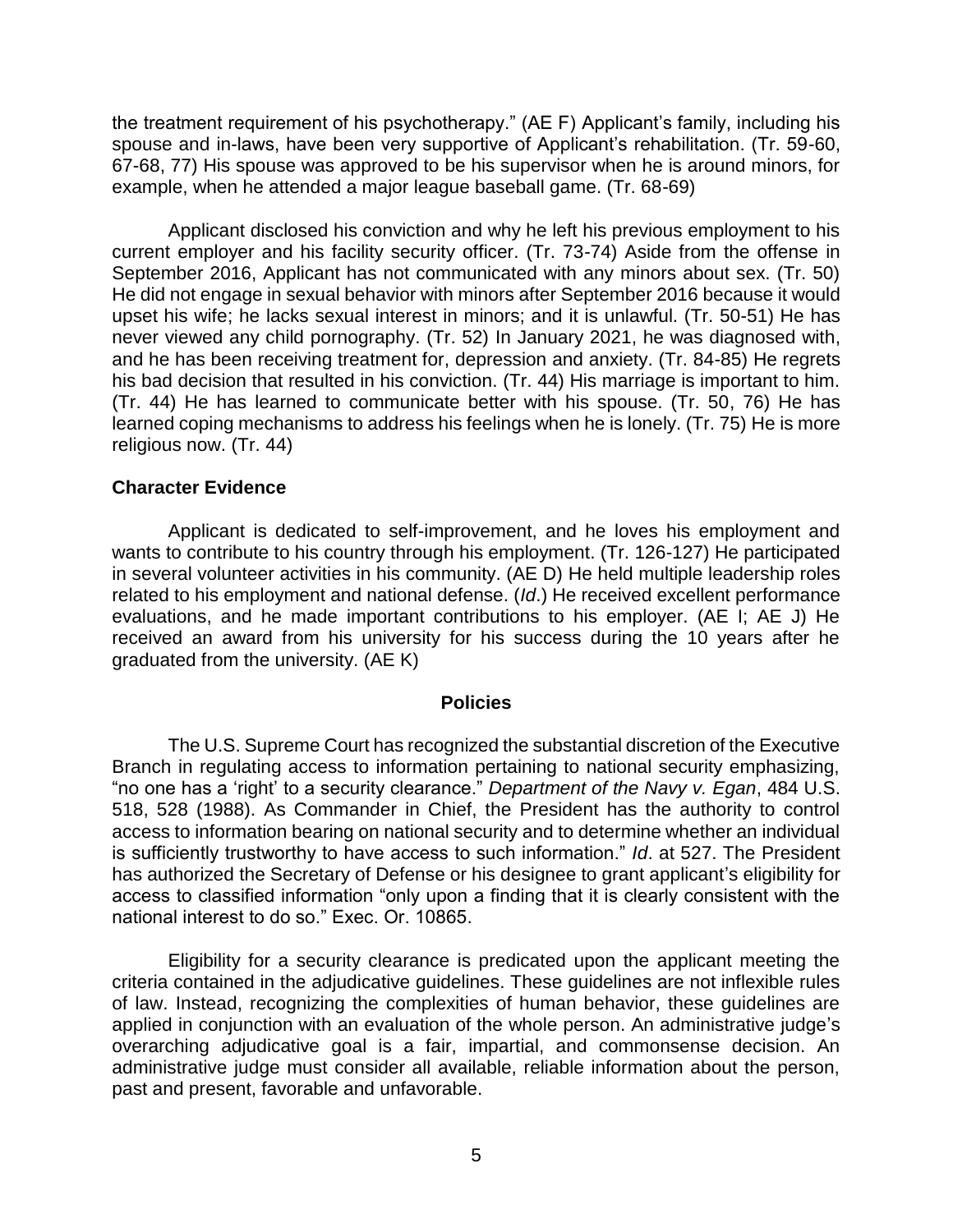The Government reposes a high degree of trust and confidence in persons with access to classified information. This relationship transcends normal duty hours and endures throughout off-duty hours. Decisions include, by necessity, consideration of the possible risk the applicant may deliberately or inadvertently fail to safeguard classified information. Such decisions entail a certain degree of legally permissible extrapolation about potential, rather than actual, risk of compromise of classified information. Clearance decisions must be "in terms of the national interest and shall in no sense be a determination as to the loyalty of the applicant concerned." *See* Exec. Or. 10865 § 7. Thus, nothing in this decision should be construed to suggest that it is based, in whole or in part, on any express or implied determination about applicant's allegiance, loyalty, or patriotism. It is merely an indication the applicant has not met the strict guidelines the President, Secretary of Defense, and DNI have established for issuing a clearance.

 Initially, the Government must establish, by substantial evidence, conditions in the personal or professional history of the applicant that may disqualify the applicant from being eligible for access to classified information. The Government has the burden of establishing controverted facts alleged in the SOR. *See Egan*, 484 U.S. at 531. "Substantial evidence" is "more than a scintilla but less than a preponderance." *See v. Washington Metro. Area Transit Auth.*, 36 F.3d 375, 380 (4th Cir. 1994). "The Directive presumes there is a nexus or rational connection between proven conduct under any of the Guidelines and an applicant's security eligibility. Direct or objective evidence of nexus is not required." ISCR Case No. 18-02581 at 4 (App. Bd. Jan. 14, 2020) (citing ISCR Case No. 15-08385 at 4 (App. Bd. May 23, 2018)).

Once the Government establishes a disqualifying condition by substantial evidence, the burden shifts to the applicant to rebut, explain, extenuate, or mitigate the facts. Directive ¶ E3.1.15. An applicant "has the ultimate burden of demonstrating that it is clearly consistent with the national interest to grant or continue his [or her] security clearance." ISCR Case No. 01-20700 at 3 (App. Bd. Dec. 19, 2002). The burden of disproving a mitigating condition never shifts to the Government. *See* ISCR Case No. 02- 31154 at 5 (App. Bd. Sep. 22, 2005). "[S]ecurity clearance determinations should err, if they must, on the side of denials." *Egan*, 484 U.S. at 531; *see* AG ¶ 2(b).

#### **Analysis**

#### **Criminal Conduct**

AG ¶ 30 expresses the security concern pertaining to criminal conduct, "Criminal activity creates doubt about a person's judgment, reliability, and trustworthiness. By its very nature, it calls into question a person's ability or willingness to comply with laws, rules and regulations."

AG **[1** 31 describes two conditions that could raise a security concern and may be disqualifying in this case, "(a) a single serious crime or multiple lesser offenses," and "(c) allegation or admission of criminal conduct, regardless of whether the person was formally charged, formally prosecuted or convicted."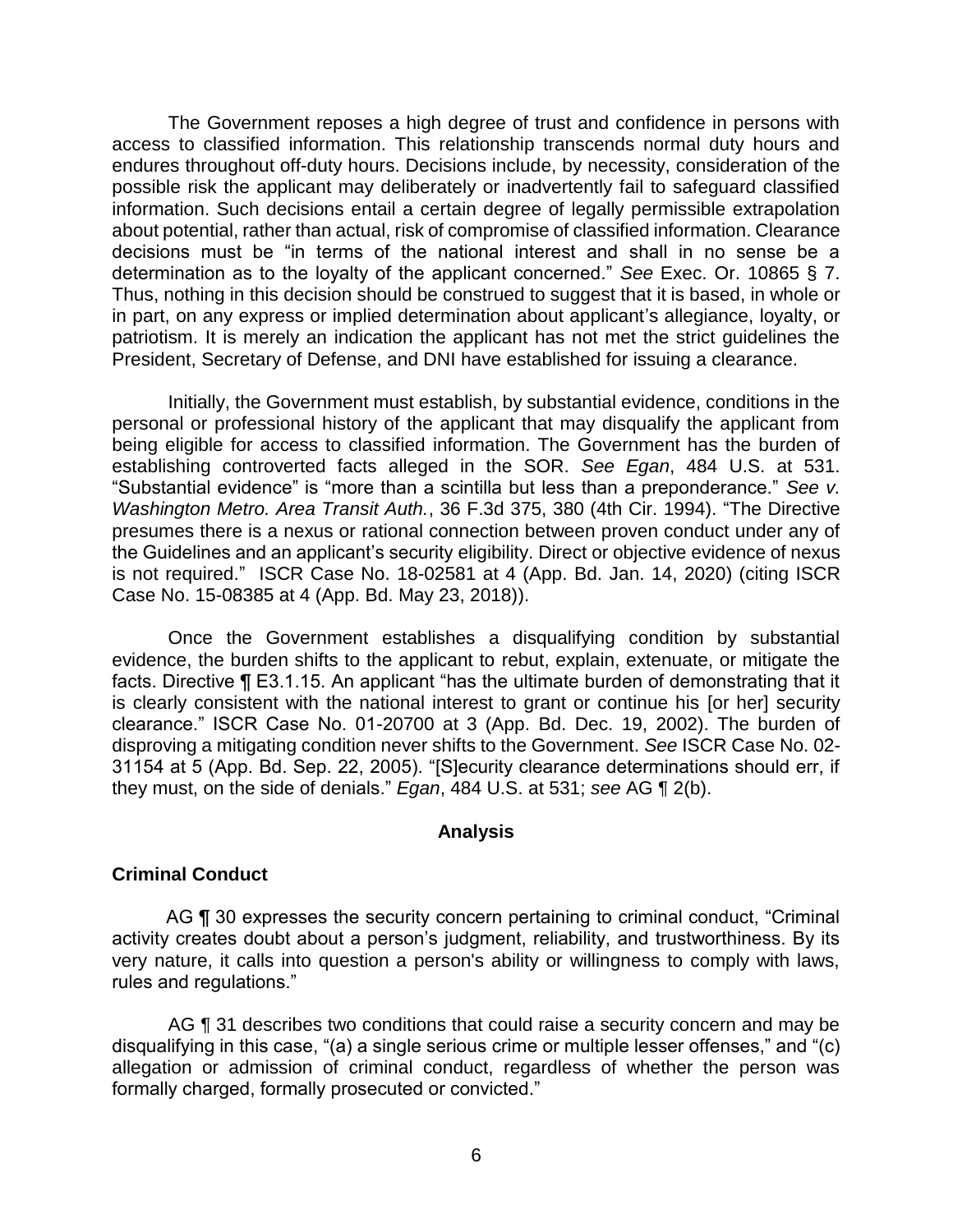AG ¶¶ 31(a) and 31(c) apply. In October 2018, Applicant pleaded guilty to Communication with a Minor for Immoral Purposes via Electronic Communications.

AG ¶ 32 provides four conditions that could potentially mitigate security concerns:

(a) so much time has elapsed since the criminal behavior happened, or it happened under such unusual circumstances that it is unlikely to recur and does not cast doubt on the individual's reliability, trustworthiness, or good judgment;

(b) the person was pressured or coerced into committing the act and those pressures are no longer present in the person's life;

(c) evidence that the person did not commit the offense; and

 (d) there is evidence of successful rehabilitation; including but not limited to the passage of time without recurrence of criminal activity, remorse or restitution, job training or higher education, good employment record, or constructive community involvement.

The Appeal Board concisely explained Applicant's responsibility for proving the applicability of mitigating conditions as follows:

Once a concern arises regarding an Applicant's security clearance eligibility, there is a strong presumption against the grant or maintenance of a security clearance. *See Dorfmont v. Brown*, 913 F. 2d 1399, 1401 (9th Cir. 1990), *cert. denied*, 499 U.S. 905 (1991). After the Government presents evidence raising security concerns, the burden shifts to the applicant to rebut or mitigate those concerns. *See* Directive ¶ E3.1.15. The standard applicable in security clearance decisions is that articulated in *Egan*, *supra*. "Any doubt concerning personnel being considered for access to classified information will be resolved in favor of the national security." Directive, Enclosure 2 ¶ 2(b).

ISCR Case No. 10-04641 at 4 (App. Bd. Sept. 24, 2013).

AG  $\P\P$  32(a) partially applies and 32(d) fully applies. The offenses were committed temporarily reassign him or he might otherwise be separated from his spouse and family, and the unusual circumstances involving his loneliness might recur, making him vulnerable to poor judgment and decisions. He served his sentence and successfully completed probation, therapy, and counseling. He has learned from his mistakes, and is unlikely to repeat the particular charged offense to which he pleaded guilty. He is well educated, diligent, and successful in his employment. He engaged in constructive during September 2016, and are not particularly recent. However, his employer might community involvement. He expressed remorse for his criminal offense.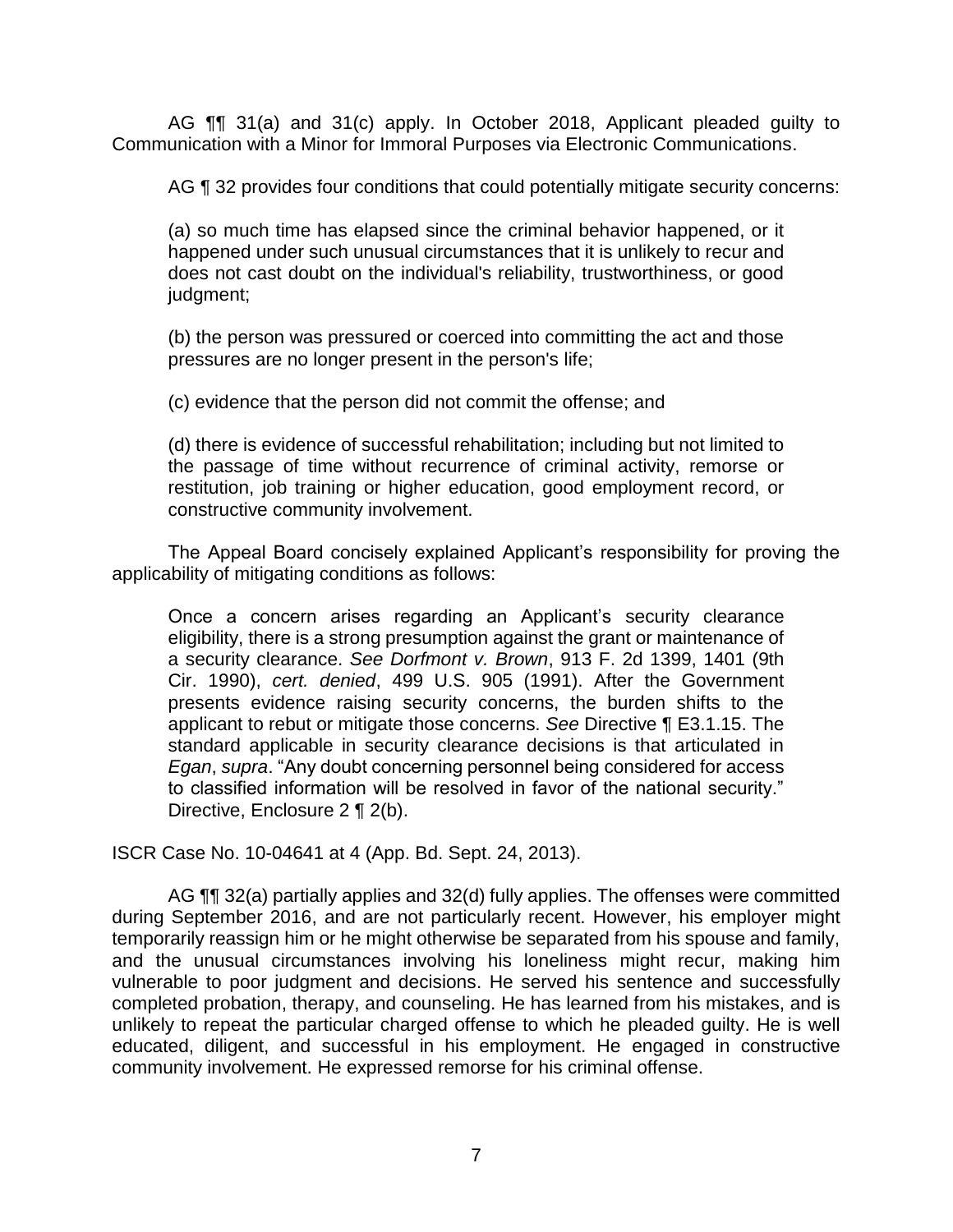The evidence against mitigation is more persuasive. Applicant committed a serious criminal offense. He solicited sexual intercourse and sodomy with a person he believed in sex with her. She agreed to engage in sexual activities with him, and he drove 30 to be 15 years old. His vulgar communications with her showed a clear desire to engage minutes to her location. After he parked near her building, the police arrested him.

 After careful consideration of the Appeal Board's jurisprudence on criminal offenses, and all the facts and circumstances, I have continuing doubts about the risks that Applicant will make poor decisions. While there is no evidence of criminal conduct before or after September 2016, it is too soon to conclude poor decisions or compromise of classified information is unlikely to recur. Not enough time has elapsed without serious premeditated misconduct to eliminate doubt about Applicant's current reliability, trustworthiness, and good judgment. Criminal conduct concerns are not mitigated.

## **Personal Conduct**

AG ¶ 15 explains why personal conduct is a security concern stating:

Conduct involving questionable judgment, lack of candor, dishonesty, or unwillingness to comply with rules and regulations can raise questions about an individual's reliability, trustworthiness and ability to protect classified information. Of special interest is any failure to provide truthful and candid answers during the security clearance process or any other failure to cooperate with the security clearance process.

The LOR alleges three disqualifying conditions in AG ¶ 16 that are relevant in this case. AG ¶¶ 16(c), 16(d)(3), and 16(e)(1) read:

(c) credible adverse information in several adjudicative issue areas that is not sufficient for an adverse determination under any other single guideline, but which, when considered as a whole, supports a whole-person assessment of questionable judgment, untrustworthiness, unreliability, lack of candor, unwillingness to comply with rules and regulations, or other characteristics indicating that the person may not properly safeguard protected information;

(d) credible adverse information that is not explicitly covered under any other guideline and may not be sufficient by itself for an adverse determination, but which, when combined with all available information supports a whole-person assessment of questionable judgment, untrustworthiness, unreliability, lack of candor, unwillingness to comply with rules and regulations, or other characteristics indicating that the person may not properly safeguard protected information. This includes but is not limited to consideration of: . . . (3) a pattern of dishonesty or rule violations; and

 (e) personal conduct, or concealment of information about one's conduct, that creates a vulnerability to exploitation, manipulation, or duress, such as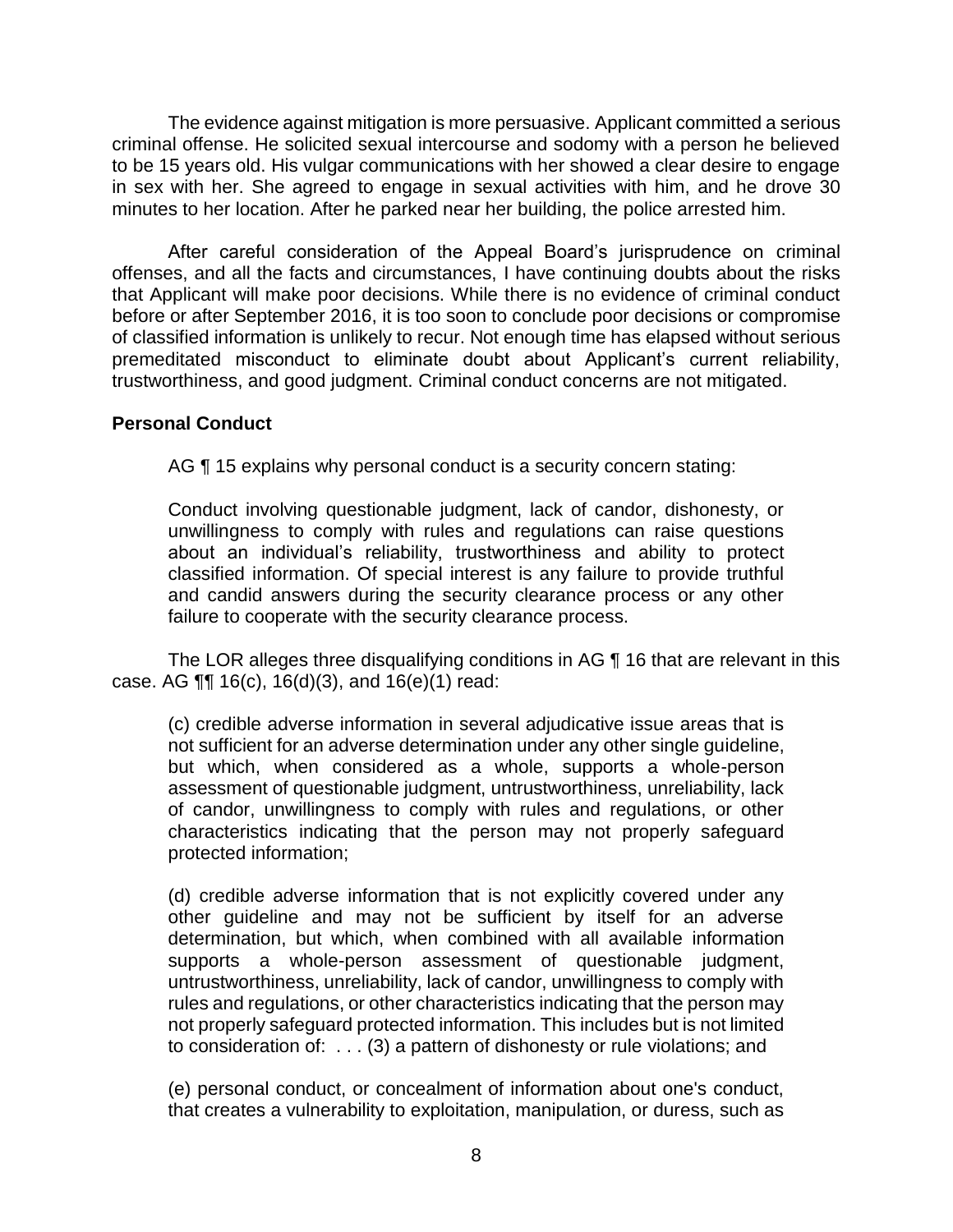(1) engaging in activities which, if known, may affect the person's personal, professional, or community standing . . . .

AG  $\P\P$  16(c) and 16(d)(3) do not apply. SOR  $\P$  2.a indicates Applicant violated state sex-offender rules when he maintained a residence within 1,000 feet of a school. Violation of this rule is a criminal offense. Guideline J is the most appropriate guideline for Applicant's alleged violation of the sex-offender registration statute. The previous sections indicate sufficient evidence for an adverse determination. AG ¶ 16(e) does not apply because his registration as a sex offender is publicly available, and his family, security, law enforcement, and employer are aware of that he is a registered sex offender. He discussed his conduct at his hearing. Moreover, Applicant complied in good faith with residence requirements for his state registration as a sex offender. He understands there is significant jeopardy if he sleeps overnight in H without permission of his former probation officer or other state officials. Personal conduct security concerns are refuted.

### **Whole-Person Concept**

Under the whole-person concept, the administrative judge must evaluate an Applicant's eligibility for a security clearance by considering the totality of the Applicant's conduct and all the circumstances. The administrative judge should consider the nine adjudicative process factors listed at AG ¶ 2(a):

 (1) the nature, extent, and seriousness of the conduct; (2) the circumstances surrounding the conduct, to include knowledgeable participation; (3) the frequency and recency of the conduct; (4) the individual's age and maturity at the time of the conduct; (5) the extent to which participation is voluntary; (6) the presence or absence of rehabilitation and other permanent behavioral changes; (7) the motivation for the conduct; (8) the potential for pressure, coercion, exploitation, or duress; and (9) the likelihood of continuation or recurrence.

Under AG ¶ 2(c), the ultimate determination of whether to grant eligibility for a security clearance must be an overall commonsense judgment based upon careful consideration of the guidelines and the whole-person concept. I have incorporated my comments under Guidelines J and E in my whole-person analysis. Some of the factors in AG ¶ 2(a) were addressed under those guidelines, but some warrant additional comment.

 contractors since 2010. He graduated from a university with a bachelor's degree in mechanical engineering and a minor in mathematics. In 2016, he received a master's degree in mechanical engineering with a concentration in design and manufacturing. In 2020, he received an MBA. In June 2016, he married, and he does not have any children. He has held a security clearance since 2010, and there is no evidence of a security Applicant is a 33-year-old project engineer, who has worked for defense violation.

 Applicant is dedicated to self-improvement, and he loves his employment and wants to continue to contribute to his country through his employment. He participated in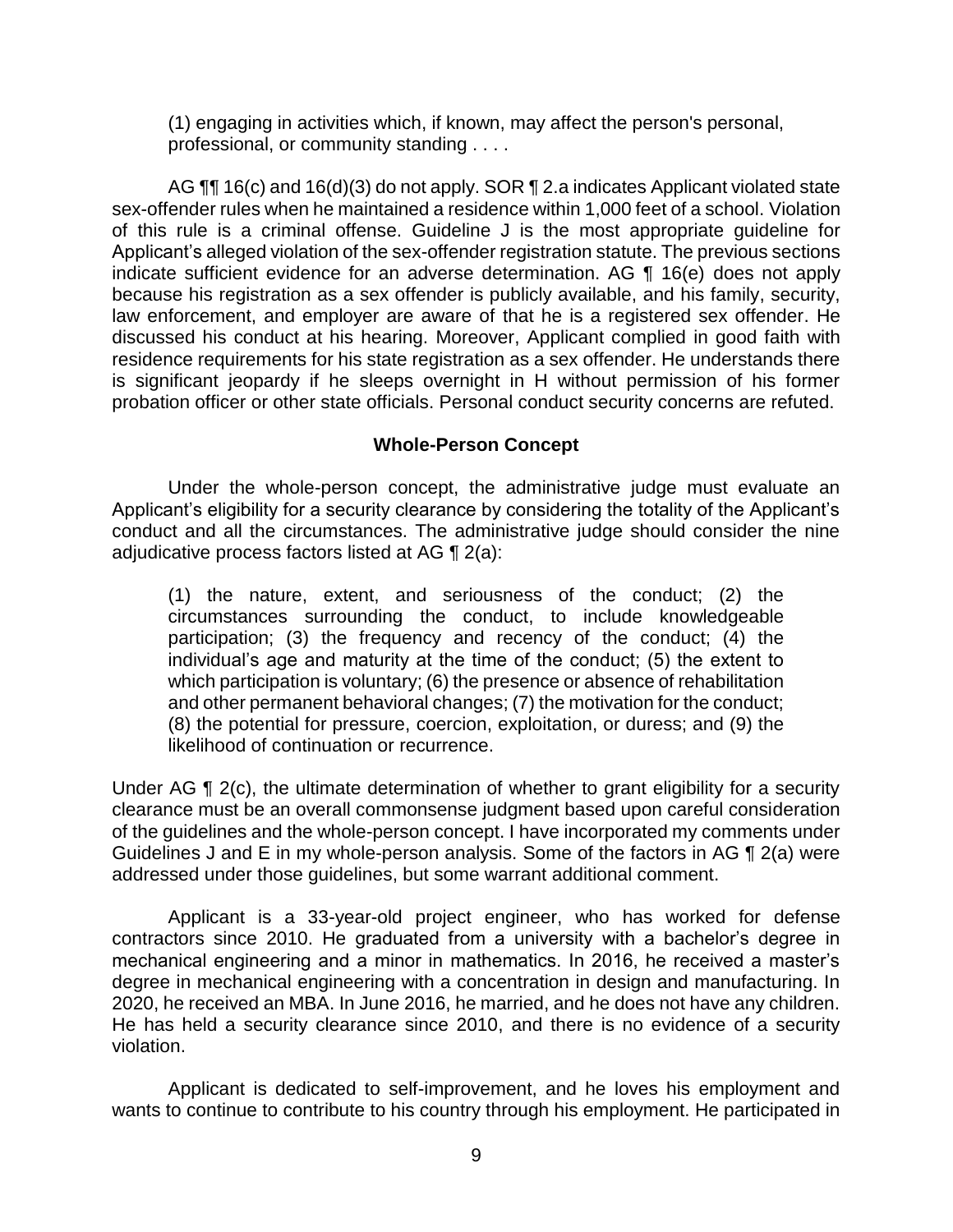several volunteer activities in his community. He held multiple leadership roles related to and he made important contributions to his employer. He received an award from his his employment and national defense. He received excellent performance evaluations, university for his success during the 10 years after he graduated from the university.

 The factors weighing against continuation of his security clearance are more substantial than the mitigating circumstances. In October 2018, Applicant pleaded guilty to Communication with a Minor for Immoral Purposes via Electronic Communications in September 2016, and he was sentenced to 30 days in jail, a year of probation, to pay a fine and court costs, and to register as a sexual offender. After making lewd comments to someone he believed to be a 15-year-old girl in September 2016 and agreeing to engage in sexual activity with her, he drove 30 minutes to be with her after she informed him that her mother was out, and she was willing to engage in intercourse and sodomy with him. He was arrested before he could enter her building. His actions demonstrated exceptionally poor judgment and cause lingering concerns that his judgment might be compromised in the context of protection of classified information. I am not confident that he would disclose compromise of classified information in the event that his own career would be jeopardized.

 It is well settled that once a concern arises regarding an applicant's security clearance eligibility, there is a strong presumption against the grant or renewal of a security clearance. *See Dorfmont*, 913 F. 2d at 1401. Unmitigated security concerns lead me to conclude that grant of a security clearance to Applicant is not warranted.

 I have carefully applied the law, as set forth in *Egan,* Exec. Or. 10865, the Directive, and the AGs, to the facts and circumstances in the context of the whole person. Personal conduct security concerns are refuted; however, criminal conduct security concerns are not mitigated.

## **Formal Findings**

 as required by Section E3.1.25 of Enclosure 3 of the Directive, are: Formal findings For or Against Applicant on the allegations set forth in the SOR,

| Paragraph 1, Guideline J: | <b>AGAINST APPLICANT</b> |
|---------------------------|--------------------------|
| Subparagraph 1.a:         | <b>Against Applicant</b> |
| Paragraph 2, Guideline E: | <b>FOR APPLICANT</b>     |
| Subparagraph 2.a:         | For Applicant            |